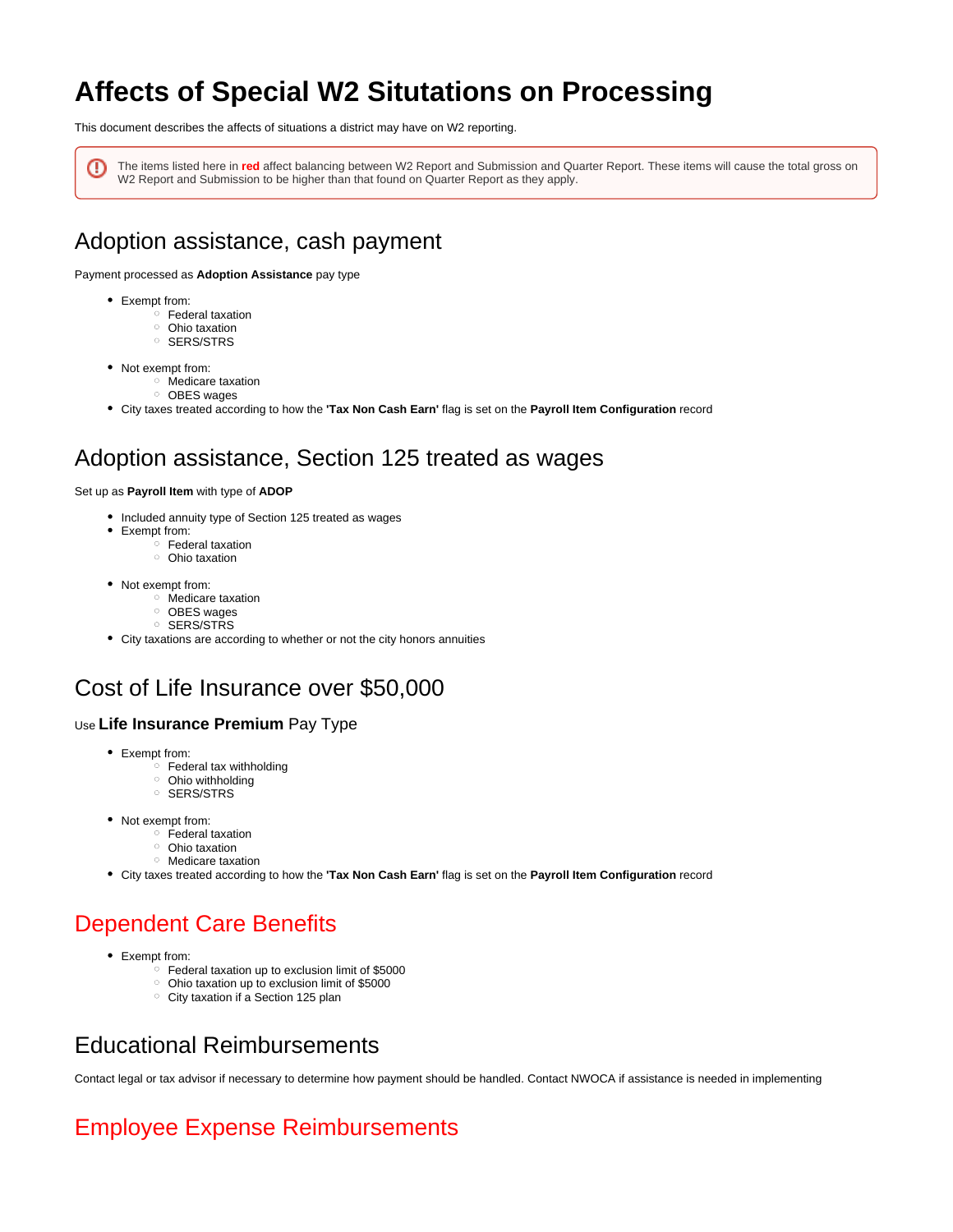If paid through warrant and the district wants the amounts to appear on the W2 form see separate document for more details-[Reimbursable Employee](https://wiki.nwoca.org/x/Y4tfB)  [Expenses](https://wiki.nwoca.org/x/Y4tfB)

## Fringe Benefits

Amounts must be entered in **Core/Adjustments** on the **Federal 001** record using **Type**- **'Fringe Benefit'**

# Health Savings Accounts (Employee portions)

Set up as annuity in **Payroll Item Configuration** with **Annuity Type = "I"**

- Exempt from
	- $\overline{\ }$  Federal taxation <sup>o</sup> Ohio Taxation
	- $\circ$  City withholdings
	- Medicare
	- <sup>o</sup> OBES Reporting
- Not exempt from:
	- o SERS/STRS

### Health Savings Accounts (Employer portions)

#### Set up as annuity in **Payroll Item Configuration** with **Annuity Type = "I"**

- Enter only board portions in Payroll Item records
- Exempt from
	- $\overline{\phantom{a}}$  Federal taxation
	- Ohio taxation
	- $\circ$  City withholdings
	- Medicare <sup>o</sup> OBES reporting
	- $\circ$  SERS/STRS

### Insurance amounts paid to annuity company

- Exempt from:
	- <sup>o</sup> SERS/STRS
	- Medicare taxation
- Not exempt from:
	- Federal taxation
	- <sup>o</sup> Ohio taxation
	- $\circ$  City taxation

### Medical Savings Accounts

Set up as **Payroll Item Configuration** type of **MSA**

- Exempt from:
	- $\circ$  Ohio taxation
	- <sup>o</sup> SERS/STRS
	- <sup>o</sup> OBES reporting
- Not exempt from:
	- Federal taxation
		- Medicare taxation
- City taxation will be according to the **'Tax Employer Amount'** flag in payroll item configuration

### Medicare, employer pays employee share

Set up as 692/693 with Employer amount as 2.9%

Exempt from:  $\circ$  SERS/STRS